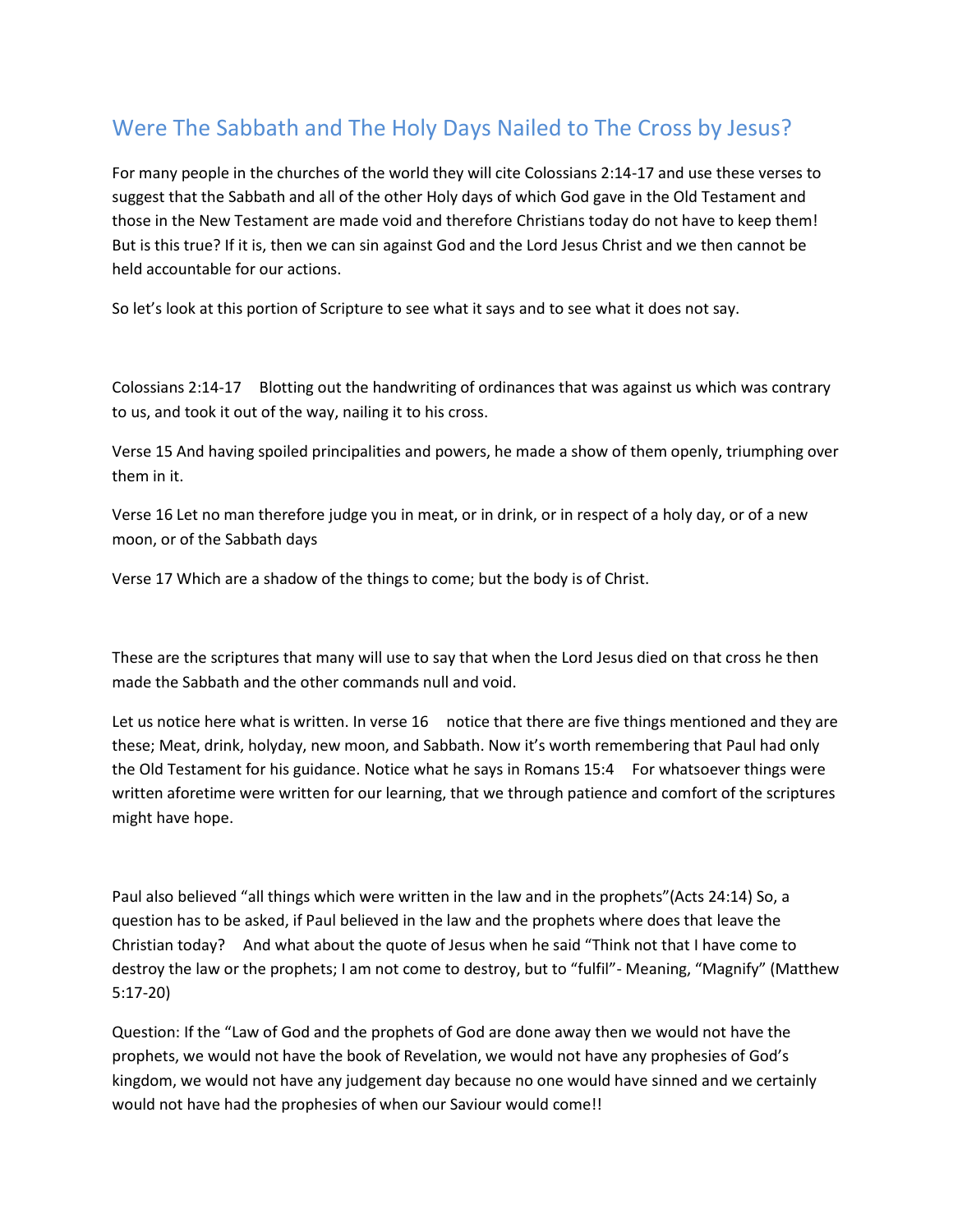Colossians 2 The Chapter

It is well worth noticing that this chapter is speaking of two elements that is often distorted by those who would have you believe that Colossians 2 does away with Gods law and His commandments and His holy days.

Element one is speaking about the traditions of men and element two is speaking about Gods Sabbaths and holy days. We must keep this in mind when we read and study the chapter.

It needs to be pointed out also that the church here is the Colossian church and as such they were Gentile converts entirely and so Paul was dealing with a people that had been steeped in pagan worship! They had many, many gods and rituals and worshipped demons and idols on a daily basis!

Notice that these converts had come to true Christianity after being taught by Paul "the mystery among the Gentiles" in Colossians 1:27

In Acts 19 we find that Gentiles gave up all of their pagan worship and they met with a great deal of ridicule when they had the gospel of Christ preached to them. And so when these new converts abandoned their old way of life they then observing the Sabbath which is the seventh day and to observe the holy days and all the festivals of God. The very fact that Colossian brethren were faithful to what had been taught to them by Paul caused those outside the church to judge them for not keeping their former way of life! And this is what Paul was dealing with in Colossians 2:16-17 When we realize this fact then it will become very clear of what these verses mean.

A True Understanding of Colossians 2:14-17

Colossians 2:14 Notice that the "hand writing of ordinances that was against us" means our sins are nailed to the cross and not the law of God!

Verse 15 And having spoiled principalities and powers, He (meaning Jesus) made a show of them openly, triumphing over them in it. The "in it" means that the sacrifice of Jesus overcame all of these things which includes our sins!

Verse 16 Notice this important point, "Therefore let no man judge you in meat, or in drink, or in respect of an holyday, or of the new moon, or of the Sabbath days.''

These converted Christians who had changed their lives and were now keeping the commandments of God having put off keeping their old pagan ways were instructed by Paul to "not let anyone outside of the church judge them" because of their new way of life and let's not forget this, when they were